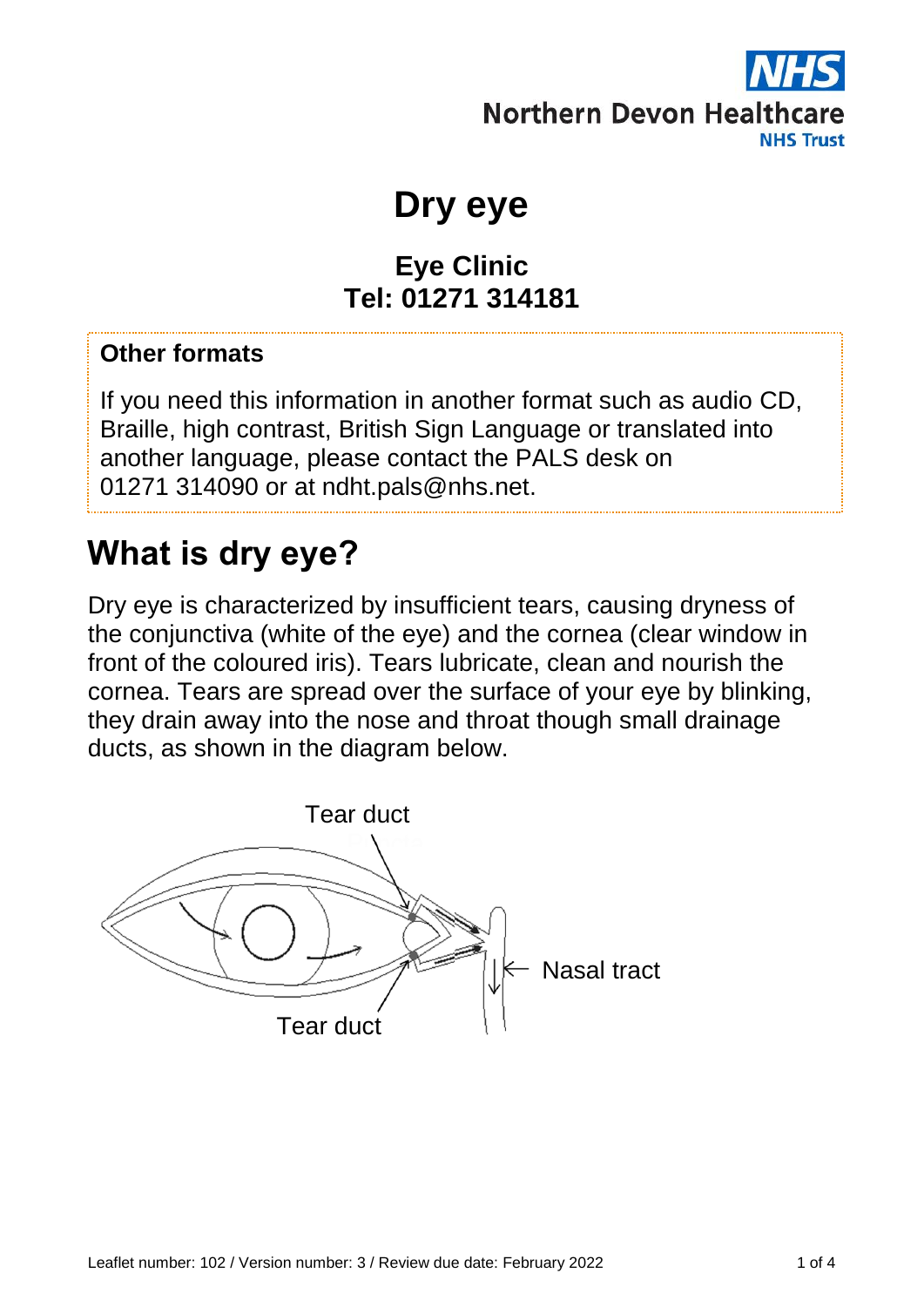# **What causes dry eye?**

Insufficient tears produced by the tear gland will cause the surface of the eye to become dry. This may occur in older people or may be associated with conditions such as rheumatoid arthritis.

A lack of the oily component of the tears can cause an uneven covering of tears on the surface of the eye, or allow the tears to evaporate too quickly or run straight off the surface of the eye.

The surface of the eye can become dry if there is a problem with blinking or the eyelids are unable to close properly during sleep.

In most cases, if there are no other associated conditions, the cause of dry eye syndrome is unknown.

# **What are the symptoms?**

- Irritable, sore eyes
- Gritty sensation/ foreign body sensation
- Burning sensation
- Excessive watering
- In some people, blurred vision

## **How is it diagnosed?**

Simple tests are carried out to determine whether enough tears are being produced and if the tears are covering the surface of the eye.

## **How is it treated?**

Replacement tears in the form of eye drops are used to treat dry eyes.

A lubricating ointment may be prescribed to put in your eyes at night.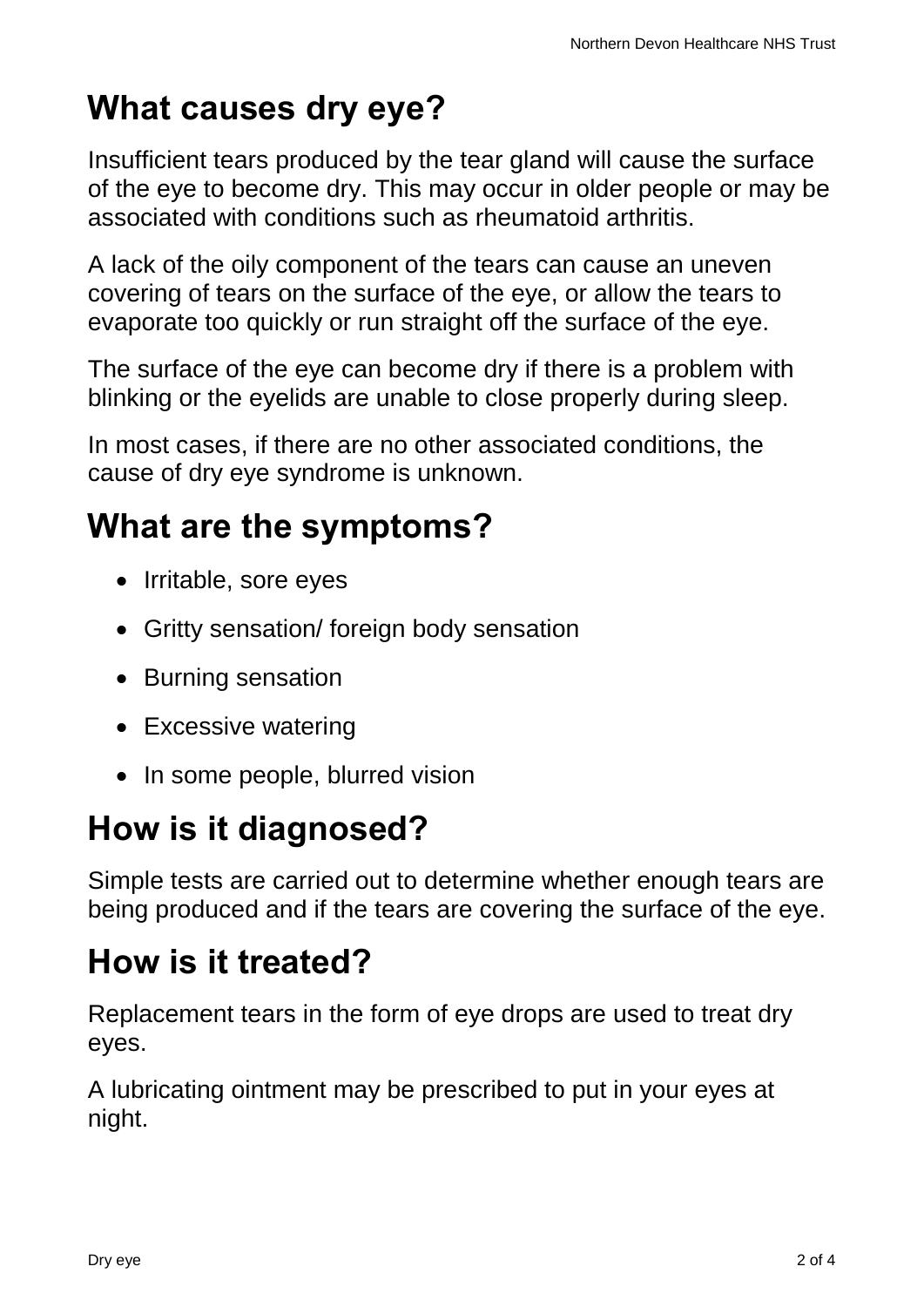The frequency of your artificial tears prescribed may vary depending on the severity of your dry eye. The drops and ointment must be used regularly; they will ease the discomfort and prevent damage to the surface of your eye.

The condition of dry eyes cannot be reversed, so when your symptoms improve you must continue to use your treatment for life. Your GP will be able to provide further prescriptions for the treatment prescribed for your dry eye.

Dry or smoky atmospheres may make your symptoms of dry eye worse.

### **Disposal of eye drops or ointment**

Most eye drops and ointments have a shelf life of one month once opened, unless otherwise specified. Please return expired medication to your pharmacist for safe disposal.

## **Further information**

If you have any questions or concerns please ask any member of the medical or nursing team or contact the Eye Clinic, Monday to Thursday 9am to 5pm, Friday 9am to 1pm.

Tel: 01271 314181

#### **PALS**

The Patient Advice and Liaison Service (PALS) ensures that the NHS listens to patients, relatives, carers and friends, answers questions and resolves concerns as quickly as possible. If you have a query or concern call 01271 314090 or email ndht.pals@nhs.net. You can also visit the PALS and Information Centre in person at North Devon District Hospital, Barnstaple.